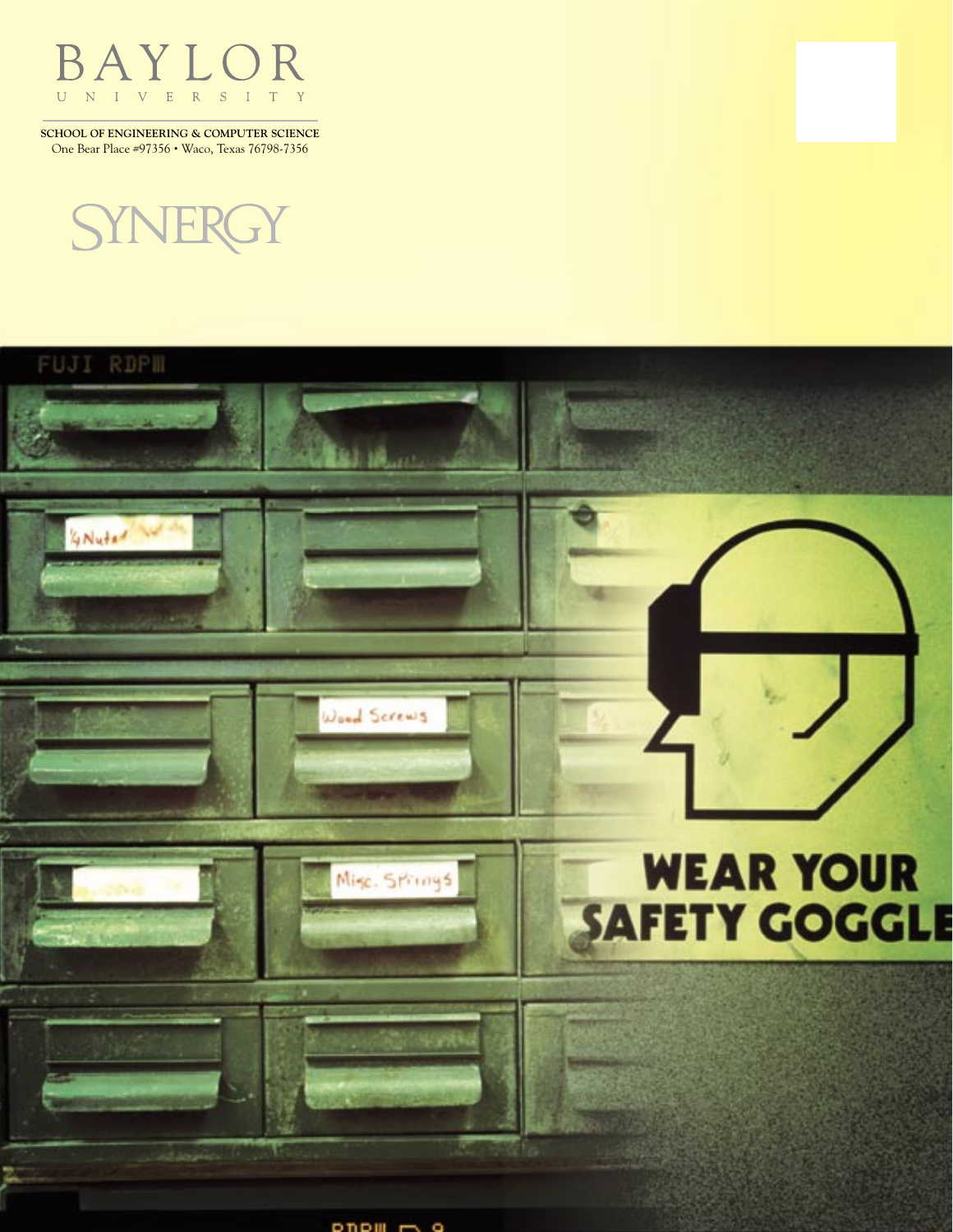# $\delta(r)$

**BAYLOR UNIVERSITY** SCHOOL OF ENGINEERING & COMPUTER SCIENCE

4,849,940

 $218$ 

 $\delta[n]$ 

Sheet 2 of 5

 $28$ 

S. Patent

25

56

8s

ð

o,

**SPRING 2005 VOL. 3 NO.** 

 $h_1/n$ 

n  $\bullet$ 

Shee

## PROCURING A

Patents and the University by Margaret Sanders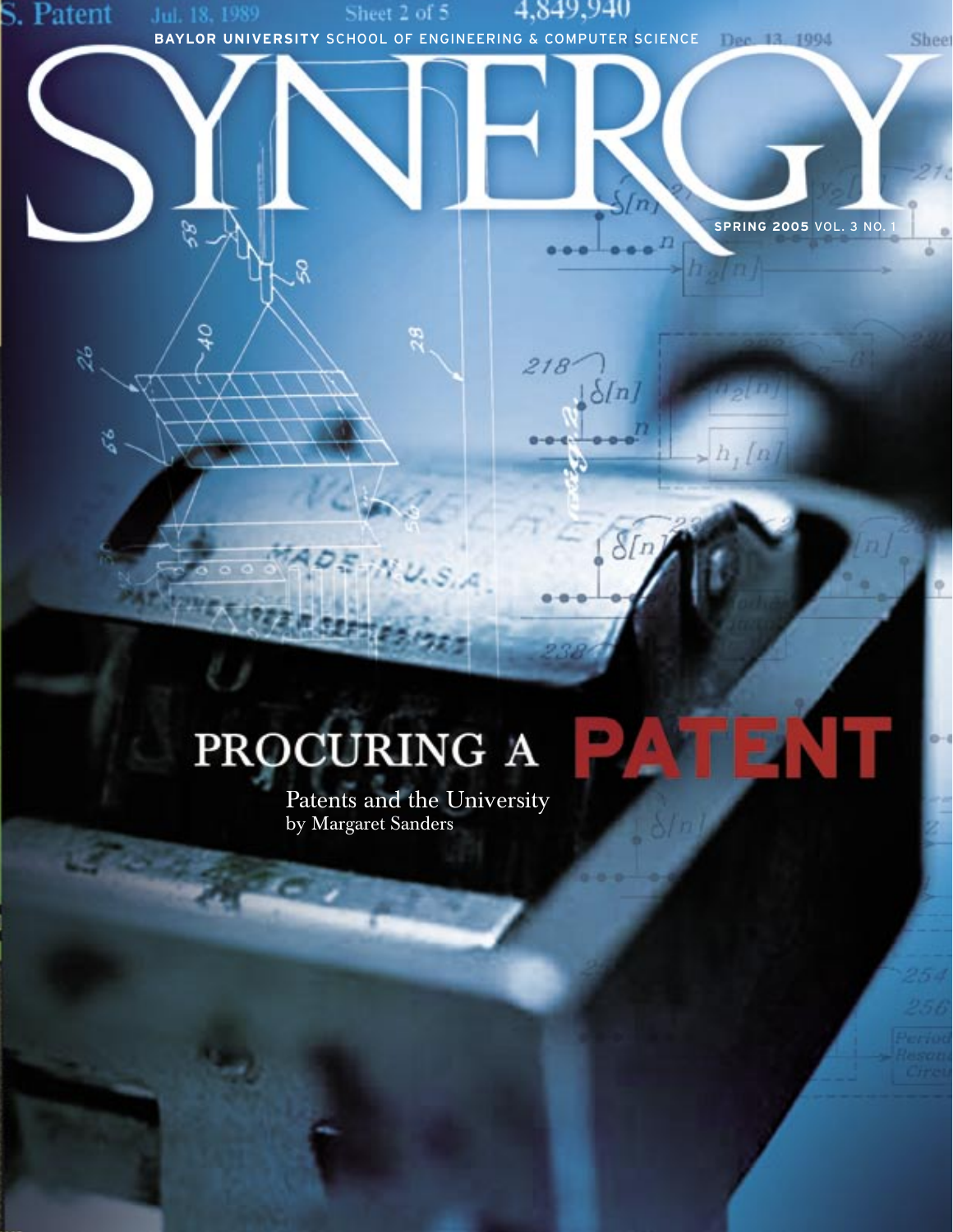

**ISSUE Spring 2005 Vol. 3 No. 1**

> **PRESIDENT** Robert B. Sloan Jr.

**PROVOST** David L. Jeffrey

**DEAN, SCHOOL OF ENGINEERING & COMPUTER SCIENCE** Benjamin S. Kelley, PhD, PE

**DEPARTMENT CHAIRS** Donald L. Gaitros, Computer Science; James B. Farison, Engineering

> **PUBLICATIONS EDITOR** Dana Wallace

**CONTRIBUTING WRITERS** Barbara Elmore, Alan Hunt, Lindsey Oechsle, Margaret Sanders, Dana Wallace

**EDITORIAL OFFICE** *Synergy* • Leigh Ann Marshall • One Bear Place #97356 • Waco, TX 76799-7356

> **PHONE** (254) 710-3871 **FAX** (254) 710-3839 **E-MAIL** Leigh\_Ann\_Marshall@baylor.edu

#### A Good Report Engineering Program Rated in *U.S.News* "Best Colleges" Survey

Baylor University's engineering program climbed impressively to rank as the nation's 14th best in the 2005 edition of America's Best Colleges, compiled by *U.S.News & World Report.* This is up five spots over last year when Baylor's program was ranked 19th, and an increase of 12 places over 2001, when Baylor ranked 26th in the prestigious *U.S. News* listing of undergraduate engineering programs without doctoral programs.

Baylor is ranked highest of the four Texas schools included in the survey, which is confined to 145 programs accredited by the Accreditation Board for Engineering and Technology. Baylor is tied at 14th nationwide with five other schools.

"I am very pleased that we have moved up five places in the rankings," said Dr. Benjamin S. Kelley, dean of the School of Engineering and Computer Science and professor of engineering. "It is an excellent recognition of our accomplishments and a fine tribute to the initiative of our faculty, students and staff. We are looking forward to even greater accomplishments and to continued national recognition of our faculty and students."

*U.S. News* says its engineering school rankings are based solely on the judgments of deans and senior faculty who rated each program they are familiar with on a scale from 1 (marginal) to 5 (distinguished). Baylor's undergraduate engineering program garnered a peer assessment score of 3.2, up from a score of 3.1 last year.

The *U.S. News* rankings can be found at www.USNews.com.

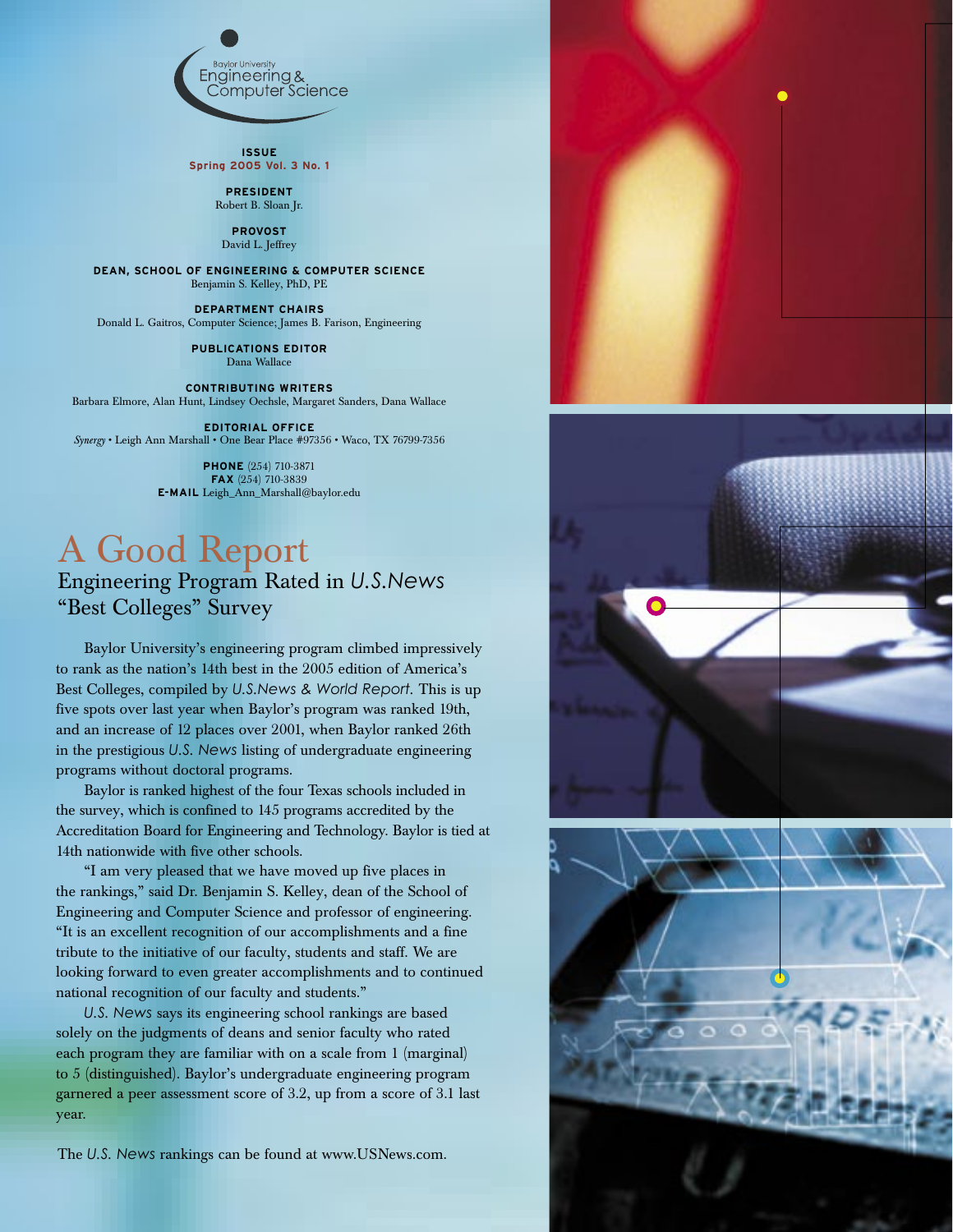26

66

Š,

88

ő

82

 $218$ 

 $\delta[n]$ 

 $\delta$ [n

 $\frac{\sin^{21}}{2}$ 

 $\sqrt{h_j/n_j}$ 

Sheet<sub>2</sub>

 $15$ 

## PROCURING A

Patents and the University by Margaret Sanders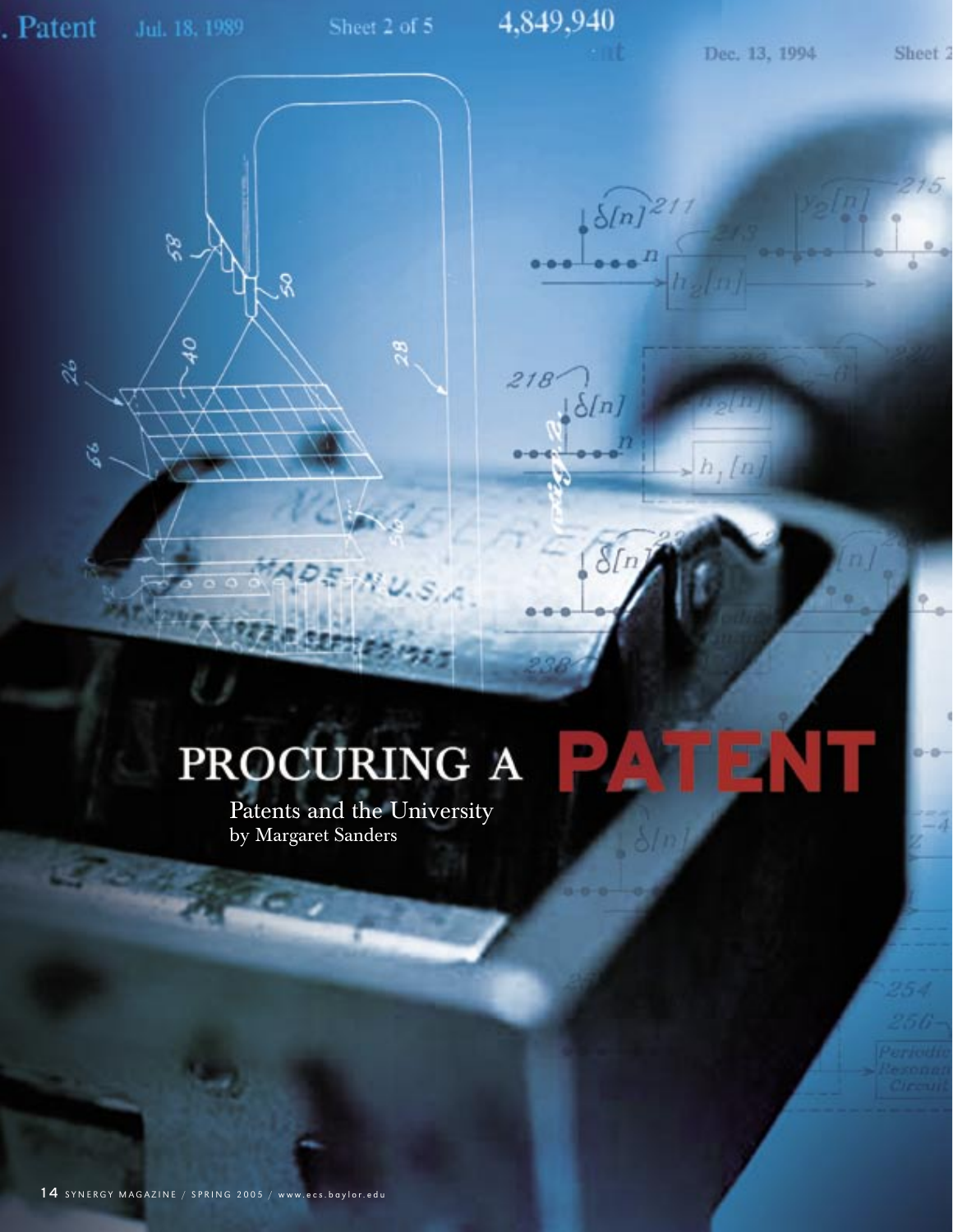#### 5.373.460

of 37

If you are an inventor who dreams of patenting your new invention and instantly gaining fame and fortune, think again. Prepare yourself for a long, expensive and often frustrating journey that may or may not lead to that coveted prize. > No matter how ingenious your idea may be, it may not be patentable. It must not only be unique, but must also be useful and "nonobvious, something that someone skilled in the art wouldn't have thought of," said Dr. Randall Jean, associate professor of engineering. > Earning the right to be named the original inventor is appealing enough that the patent office receives approximately 300,000 applications every year and has issued more than six million patents since 1790.

Imagine that you could drop a prescription off at the pharmacy and use a machine in the waiting area not only to monitor your blood pressure, but also to check your blood sugar – without having to draw a drop of blood. That may one day be available, said Jean, who is conducting research using microwave energy to measure the volume of sugar relative to other blood components.

The concept is an adaptation of a process Jean – along with his partners at Rhino Analytics of Round Rock – developed for the paper-making industry before coming to Baylor. That application sends low levels of microwave energy through a wave guide, measuring the frequency response of the wood pulp and water that blend to make paper. The firm has a patent pending on the process and will have sole rights to licensing and marketing the invention.

Jean, who taught at Texas A&M University before founding the engineering firm, came to Baylor in 2003. An ad in the Institute of Electrical and Electronic Engineering's magazine *Spectrum* seeking a professor with academic and industrial experience caught his eye. "When I read 'active Christian commitment,' I knew this was where I needed to be," he said.

He is one of several Baylor engineering professors who hold patents. Another, Distinguished Professor of Engineering and graduate director Robert Marks, also joined the faculty in 2003. While teaching at the University of Washington, he developed three patents in the field of artificial neural networks and signal processing. One found a more efficient way to compute the Fourier transform, the mathematical process that converts functions of time into frequencies. His second patent is for a method of digitizing volume holograms, an extremely efficient method of storing information. His most recent patent is for optical memory systems that allow neural networks to complete required feedback at the speed of light, greatly improving efficiency and reliability.



If Dr. Truell Hyde, vice provost for research, has his way, the number of Baylor faculty and staff who develop new patents will grow, and those who already hold patents will work with the University to seek licensing rights and marketing opportunities. As Baylor's representative to federal agencies and industrial groups, Hyde seeks out external funding opportunities for research projects that may develop into new ideas, processes or technologies. When that happens, an array of resources is available to help in the research, patenting and marketing processes.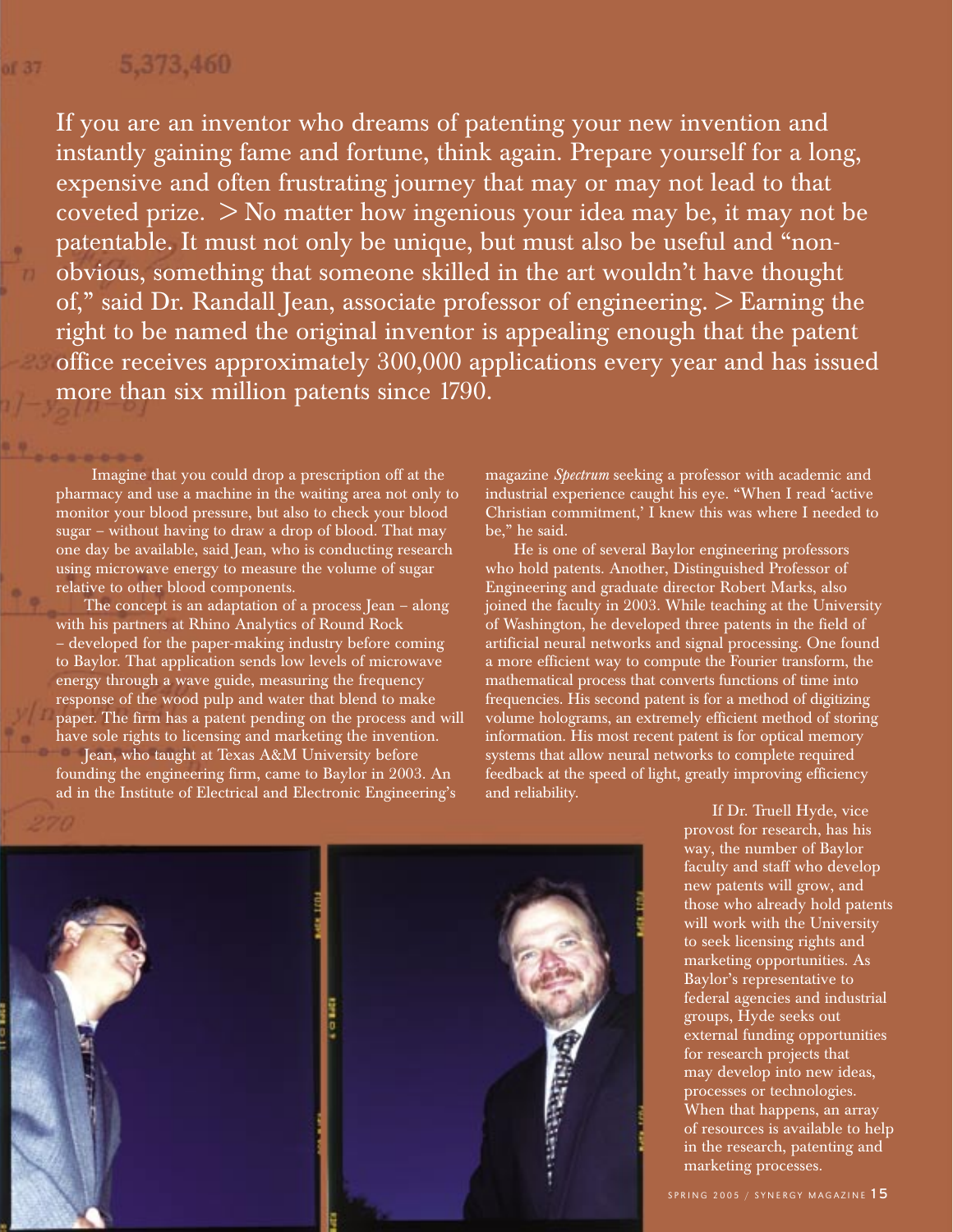"Our job in this office is to protect and serve the faculty and staff in their research efforts," said Hyde. "Getting a patent is neither easy nor cheap," he said, "and most faculty and staff really don't have the resources – lawyers, licensing research, etc. – or the interest to pursue a patent or the licensing." Plus, professor Jean added that procuring a patent can often take as long as two years and cost more than \$50,000, and barely one percent of patent applications actually make it that far.

Obtaining a patent does not automatically translate into profits or fame, however. In fact, the inventor's work has just begun. "You can conceivably patent anything, but even if it is unique, the key is discovering if it is something that people might want to buy," Hyde said. Often more than 90 percent of a patent's value comes through licensing and marketing after the patent is issued, making it important to follow through on the process. But those steps often prove more time consuming and expensive than actually procuring the patent.

"That's where our office can probably help faculty and staff the most," Hyde said. "If an idea appears to be a moneymaker, we will work with the faculty member to determine a licensing opportunity. We will act as the faculty's surrogate, investigating the idea's marketability, pursuing the patent and identifying possible licensing opportunities."

Baylor's new intellectual property policy – nearing the final stages – is the product of five years of work by a 15-member faculty committee. It outlines rights and responsibilities of employee inventors and the University. The committee researched similar policies at other universities and industry to draft the document, which was then reviewed by the offices of the vice provost for research, the office of general counsel and an external firm specializing in patent law and licensing. "What we have is good and tight, with no legal loopholes," Hyde said, "and more importantly, it does a good job of protecting the faculty and addressing their concerns."

Finding a way to use technology to help people is all part of what engineers do, professor Jean says. "Engineers solve problems. We have to be well grounded in fundamental science because those are the laws we have to obey, but we have to figure out how to design a process or an instrument to do some useful function. We answer the big whys and hows."

He's been searching for those kinds of answers as long as he can remember. "When I was a kid, I took all my toys apart," he said. "I didn't realize it then, but that was how God made me, how I was engineered. It was more fun for me to see how the toy was put together and how it worked than to actually play with it."

Like Jean, Marks admits to a lifelong interest in discovering the how and why behind the laws of the universe. As an undergraduate, he considered math and chemistry before choosing the electrical engineering major that opened so many new worlds. He came to Baylor after 26 years at the University of Washington, attracted by an engineering research environment that demonstrates the consistency between intellectual pursuit and Christian faith and encourages both – a concept reflected throughout history.

"Newton, Pascal and other scientists were Christians

who were motivated by the fact that God was the lawgiver and the realization that the things around us must have laws associated with them," Marks said. "That was the foundation of modern science in Europe. They wanted to find out what He created and learn more about it. It's like getting to know a great painter by looking at his paintings.

"That's what engineers and physicists do. We look at the painting God's given us and we go, 'Wow! This is really beautiful stuff!'"

### **Green Goes for the Gold**

Baylor Student Among Top Five Engineering Seniors In U.S.

Engineering student Eric Green, a senior from Sugar Land, has been selected as one of the top five senior engineering students in the United States by the national electrical and computer engineering honor society, Eta Kappa Nu. He was recognized at the Eta Kappa Nu annual banquet in October at the University of Illinois in Champlain.

Green also was recognized as the spring 2004 outstanding student in engineering at Baylor. As he finishes his undergraduate degree with a math minor, he has begun work on a master's degree in biomedical engineering and is a student of Dr. Randall Jean.

His master's thesis topic is "Using the Dielectric Properties of Body Tissues to Non-invasively Determine Blood Glucose Concentrations," an interest he developed in childhood by watching his grandfather conduct the daily glucose test—a finger prick—for diabetes.

Green plans to attend law school after finishing his master's degree at Baylor to train as an intellectual property attorney. He has served in Baylor's chapter of Habitat for Humanity for three and a half years.

As a corresponding member of the Institute of Electrical and Electronics Engineers Intellectual Property Committee, Green submits his opinions for review by the policy-making committee. Green also has published several articles in **Today's Engineer** and other scholarly journals.

To learn more about Eric Green, go to http:// pr.baylor.edu/story.php?id=005452.